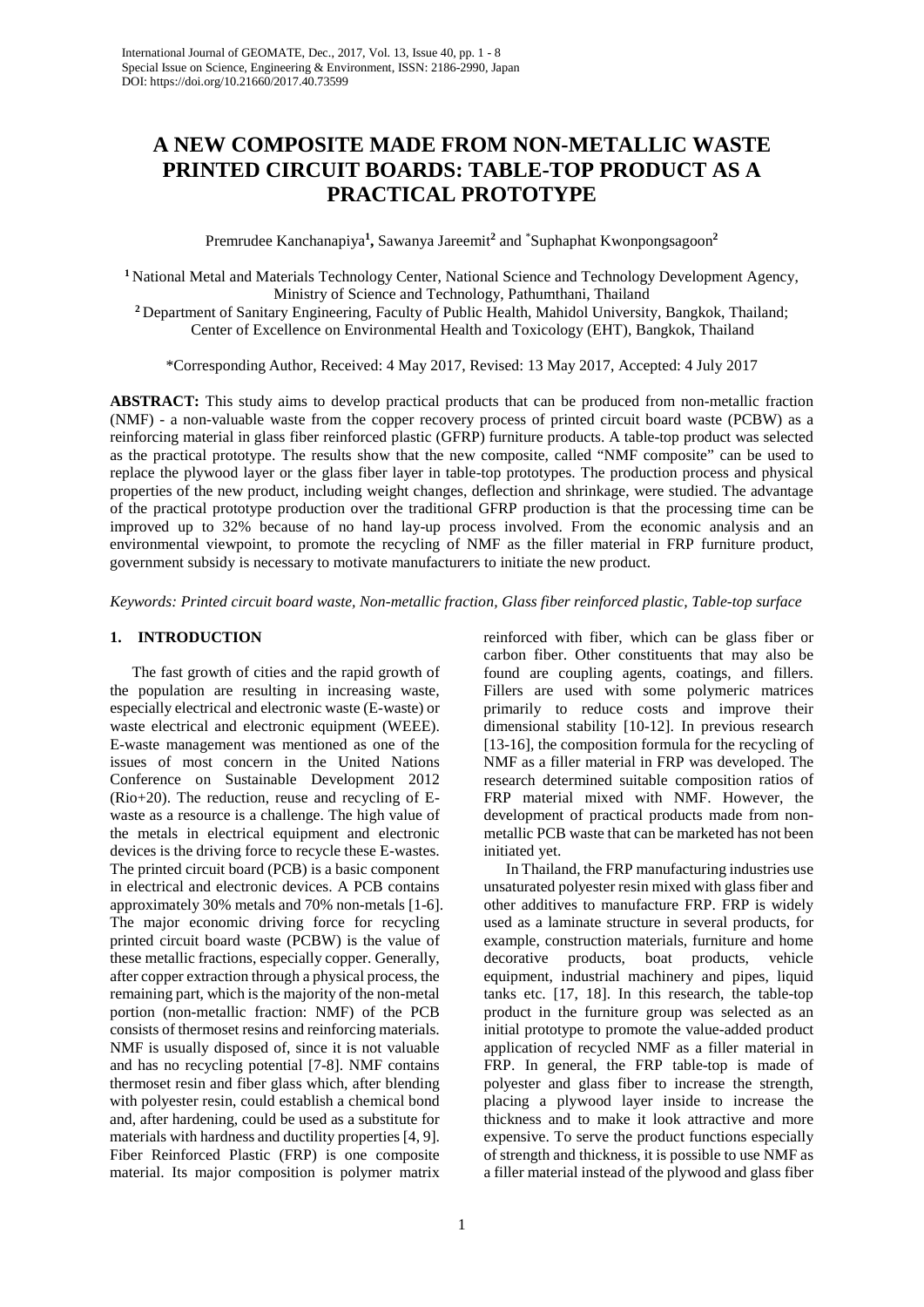layer. Thus, this research evaluated the production of a table-top using the new NMF composite material to replace both fiberglass and plywood. The main issues evaluated include the raw material, production equipment, production process and physical properties of the product. Furthermore, this research considered economic aspects in terms of the production cost for the FRP product filled with NMF compared to the traditional FRP product.

# **2. MATERIALS AND METHODS**

# **2.1 Material layers of traditional product and prototype product**

#### *2.1.1 Traditional product*

Generally, traditional GFRP table-top products (abbreviated as Trad.1) consist of 5 layers as shown in Table 1. The top layer is a gel coat which makes the table surface glossy. The second is a laminated layer of polyester resin and glass fiber which has the function of providing high strength. Because the thickness of the laminated layer is only 1 mm, other material is used to increase the thickness of the product in order to easily join the top part and legs of the table with screws and to look good. As a result, the plywood which is the third layer is often used to increase the thickness of the product. In addition, the rigid structure of the plywood can reinforce the product's strength. The fourth layer is again a glass fiber laminated layer which is the same as the second layer described above. The last layer is optional. It can be a gel coat or putty layer.

# *2.1.2 Prototype product*

The first option (abbreviated as New V.1) to use NMF from PCBW in the table-top product uses NMF as a secondary material instead of the plywood layer, as shown in Table 1. Since NMF is a powder, it is mixed well with polyester resin, styrene monomer, and hardener to make a NMF mixture liquid and then poured into a mold to make a composite casting. The NMF composite is used to increase the thickness of the table-top and to replace the plywood layer. The second option (abbreviated as New V.2) to use NMF from PCBW in the table-top product uses NMF from PCBW as a secondary material instead of the glass fiber and the plywood layer, as shown in Table 1. The NMF powder again has to be mixed with polyester resin, styrene monomer, and hardener to make a NMF composite casting as in the first option. The NMF layer in this option has the function of reinforcing the strength of the product instead of glass fiber, and to increase the thickness of the product instead of using plywood.

#### **2.2 Material composition and data collection**

The composition formula used for the recycled NMF as a filler material in FRP follows the research by Kanchanapiya [13, 16] as shown in Table 2. The materials used to produce the traditional FRP tabletop product comprise polyester resin, MEKPO (hardener), glass fiber, and plywood. The approximate amounts of materials used for the production of a  $1x1 \text{ m}^2$  traditional FRP table-top with 1 cm thickness are summarized in Table 3.

Table 1 Material layers of the traditional and optional table-top products



Table 2 Material composition of NMF mixture

| Ingredients            | Content | Cost                 |
|------------------------|---------|----------------------|
|                        | (%)     | $\frac{\sqrt{3}}{8}$ |
| Polyester resin        | 39.4    | 2.5                  |
| Styrene monomer        | 10      | 2.1                  |
| Methyl Ethyl Ketone    | 0.6     | 5.3                  |
| Peroxide (MEKPO)       |         |                      |
| Coarse NMF (>100 mesh) | 25      | 0.0                  |
| Fine $NMF(<100$ mesh)  | 25      | 0.0                  |

To assess the three types of table-tops including traditional, new V.1 and new V.2 product (see details in section 2), items such as raw materials, process equipment, process time and physical product properties are evaluated as shown in Table 4. The square shape produced was 30x30 cm<sup>2</sup> with 1 cm thickness for all types of table-top to compare the overall production. Moreover, to find the effect of the shape and size of the table-tops on the dimensional stability, which is the main problem with FRP products, three different shapes and sizes including square (30x30 cm<sup>2</sup>), rectangular (30x60 cm<sup>2</sup>) and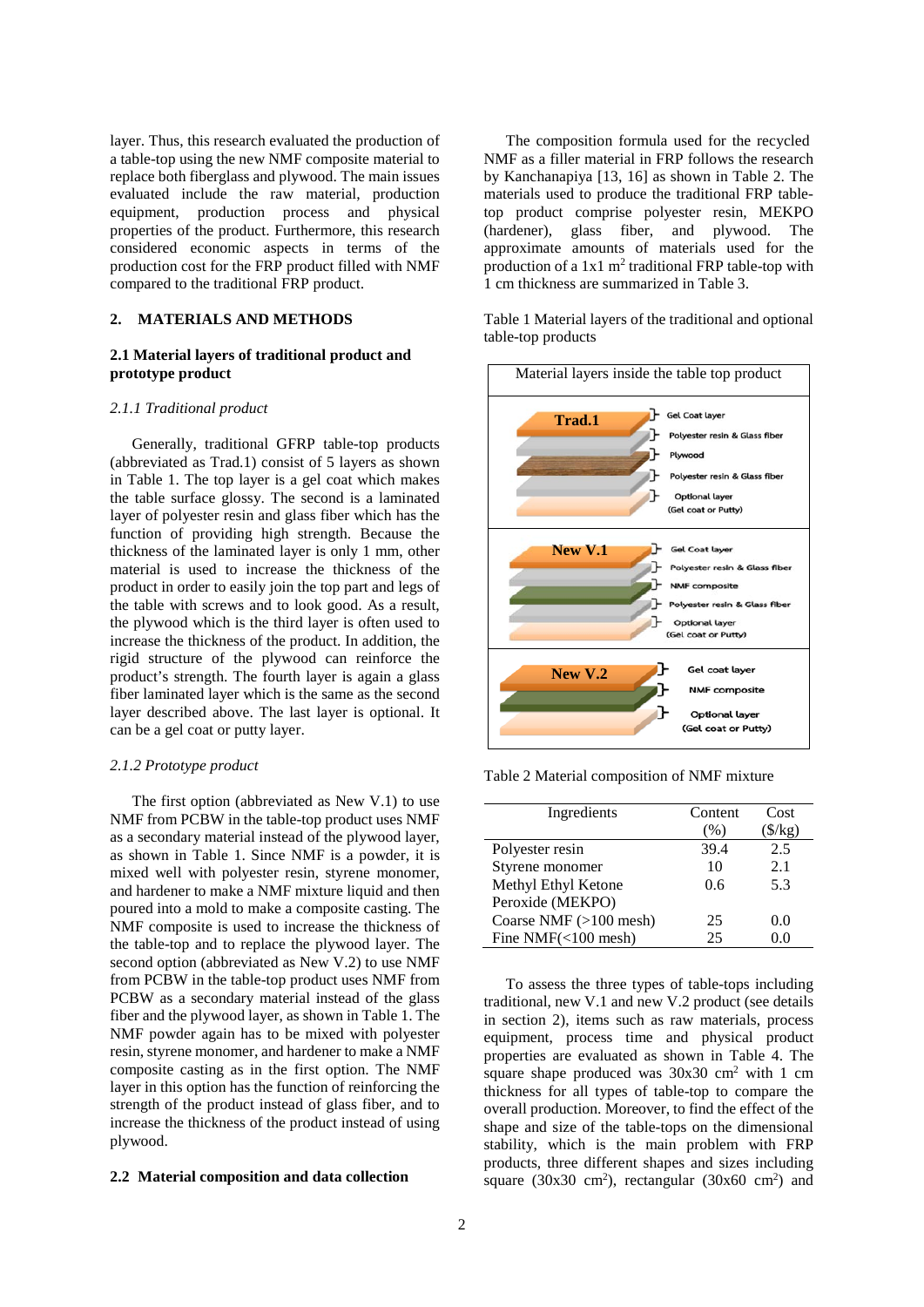circular (30 cm diameter) were produced for the New V.2 product.

Table 3 Amounts of raw materials used for production of a  $1x1 \text{ m}^2$  Trad.1 with 1 cm thickness

| Ingredients         | Amount | Cost  |                               |
|---------------------|--------|-------|-------------------------------|
|                     | (kg)   | value | unit                          |
| Polyester resin     | 2.9    | 2.5   | $\frac{\sqrt{2}}{2}$          |
| Methyl Ethyl Ketone | 0.045  | 5.3   |                               |
| Peroxide (MEKPO)    |        |       |                               |
| Glass fiber         | 0.9    | 3.5   |                               |
| Plywood (1 cm       | 12     | 5.3   | $\frac{\text{m}}{\text{m}^2}$ |
| thickness)          |        |       |                               |

Table 4 Data collection

| <b>Evaluation</b> item | Data collection                |
|------------------------|--------------------------------|
| Raw material           | type, weight, cost             |
| Equipment              | type, cost                     |
| Production             | process step, process time,    |
| process                | setting time                   |
| Physical product       | density, strength, dimensional |
| property               | stability                      |
| Economic               | material cost, labor cost      |
|                        |                                |

It is necessary to measure the deflection and shrinkage of the table-top product because this is the first property requirement from customers. However, there is no table-top standard in Thailand to limit the deflection and shrinkage value. Most FRP factories measure the deflection and shrinkage of the product by visual inspection after release from the mold. In this research, the deflection and shrinkage of the New V.2 table-top were studied for three shapes including square (30x30 cm<sup>2</sup>), rectangular (30x60 cm<sup>2</sup>) and circular (dia. 30 cm) with 1 cm thickness. After the mold was released, the table-top samples were placed on the smooth floor as a whole piece (to reduce the deflection effect from self-weight) without loading at room temperature in the open air. To calculate the deflection and shrinkage, the height (H), width (W) and length (L) of the surface from the reference level (see Figure 1) against times starting from mold release to 60 days were measured. The shrinkage is the difference between the original width and length (horizontal plane) of the table-top and those after duration time t, while the deflection is the difference in height. The measuring points along the perimeter were at intervals of 10 cm. The shrinkage is the average values in both the width and length directions.



Fig. 1 Measured dimensions of table-top surface to calculate deflection and shrinkage

The deflection and shrinkage is calculated by Eq. (1).

Definition<sub>t</sub> (%) or Shrinkage<sub>t</sub> (%) =

\n
$$
\frac{|D_t - D_0|}{D_0} \times 100
$$
\n(1)

\n
$$
D_0 =
$$
\nthe initial dimension after mold release (cm.)

\n
$$
D_t =
$$
\nthe dimension at time t (cm.)

 $t =$  the measuring time (day)

#### **3. RESULTS AND DISCUSSION**

# **3.1 Raw materials**

The percentage of raw materials used in these products is shown in Figure 2. Acetone and water were used as consumable materials to clean the equipment in the process. The results show that the highest weight percentage of raw material used in the traditional FRP product is plywood, in contrast with New V.1 product where the highest percentage of raw material is polyester resin. In the New V.2 product, the percentage of NMF from PCBW is the highest amount compared with other raw materials. In the comparison of the amount of polyester resin used for production in these three products, the highest amount is in the New V.1 product, followed by the New V.2 and the traditional FRP product. According to the production process of the New V.1 product, polyester resin is used to make both the FRP laminated layer and the NMF composite layer. So it is obvious that the percentage of polyester resin used for the New V.1 production is the highest compared with the New V.2 and traditional FRP products. Styrene monomer is used only for the casting process of NMF composite, so it is not present in the traditional GFRP product. The density of each product was calculated from the total weight as shown in Figure 2 and the values are 1585, 2412 and 2092 kg/m<sup>3</sup> for the Trad.1, New V.1 and New V.2, respectively. This result shows that the density of the New V.1 and New V.2 products is higher than the density of the Trad.1 product by about 52% and 32%, respectively.

#### **3.2 Production of the table-top product**

#### *3.2.1 Comparison of production process*

Figure 3 shows the production process and processing time of each type of table-top. The production process of a Trad.1 product started with spraying a gel coat on an open mold surface. Next, the second layer was made by rolling on the layer of the glass fiber and polyester resin using the hand lay-up technique. Then the plywood was put on the laminated second layer to increase the thickness. After that, the fourth layer was made by rolling on the layer of laminated structure (glass fiber and polyester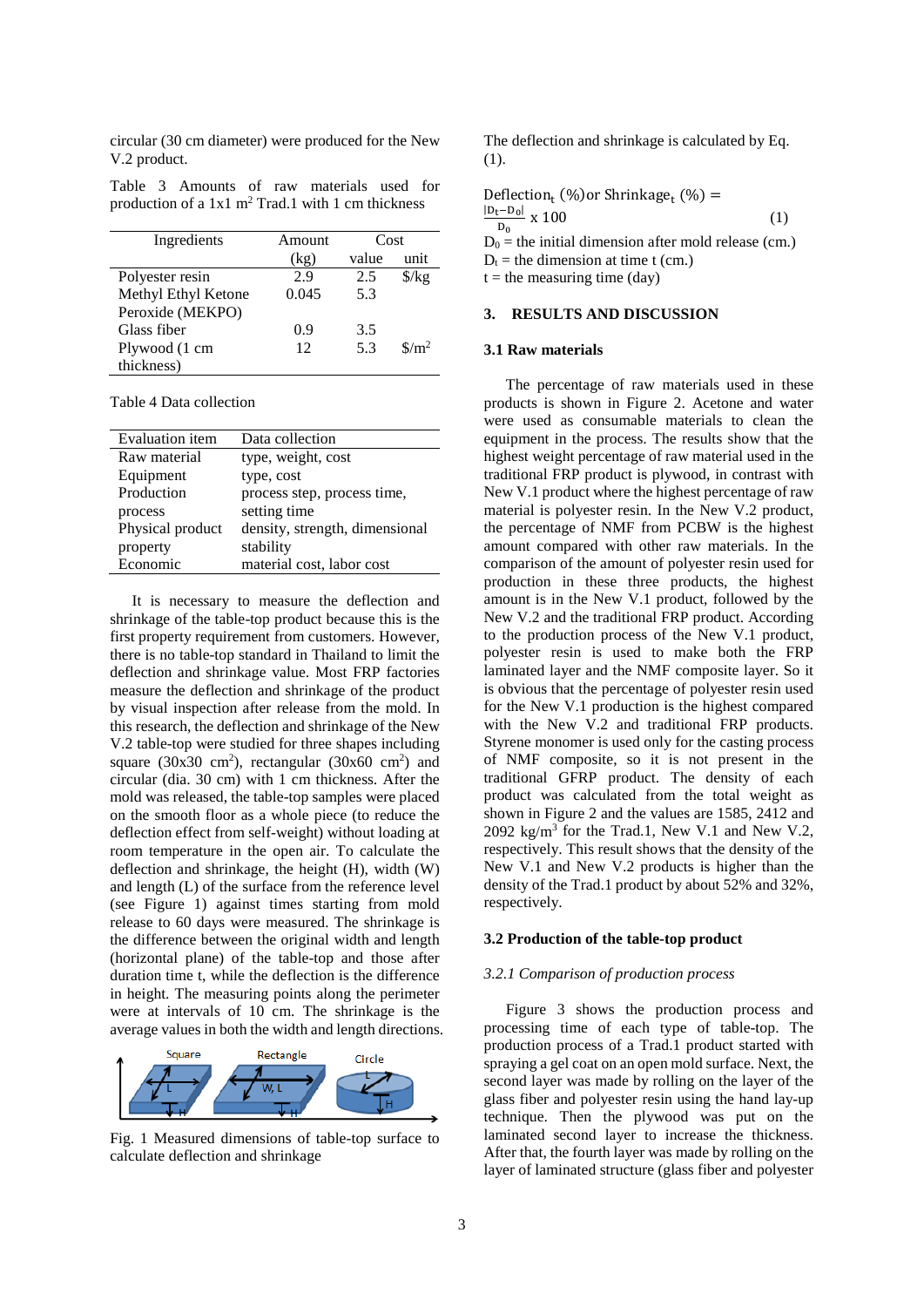resin) in the same way as the second layer. The curing stage of the composite occurred at room temperature. When the FRP composite was completely cured, the product was removed from the mold. Then, the last layer was made to cover the FRP laminated structure. The final step was surface cleaning and polishing of the product in order to make it smooth and shiny.



Fig. 2 Weight percentage of raw materials used to manufacture three types of table-top, size  $1x1 \text{ m}^2$  with 1 cm thickness

The production process of the New V.1 table-top is similar to the production process of the traditional FRP product as shown in Figure 3. The product still had the glass fiber layer but the difference was that the plywood layer was replaced by the NMF composite layer. This layer was prepared by mixing and casting the NMF mixture in an open mold. The production process of the New V.2 table-top was quite different from the production process of the traditional FRP product. The product had neither glass fiber nor plywood layers, so the rolling process by the hand lay-up technique was not required. After spraying the gel coat on the open mold surface, the NMF mixture was stirred continuously and poured over the gel coat layer to cast the NMF composite for replacing the glass fiber and plywood layer. The curing stage of the NMF composite occurred at room temperature and after complete curing the product was removed from the mold. Unlike traditional production, the production of New V.2 does not require the process of rolling and trimming the excess glass fiber edge. The final step was surface cleaning and polishing.

# *3.2.2 Comparison of processing time*

The processing time of each type of table-top product was counted and shown in Figure 3. For Trad.1, the overall production process took 47 minutes. As the first step, it took 6 minutes for preparing and spraying the gel coat on the mold surface. After waiting 20 minutes to cure the gel coat, the next step is to make the first layer of FRP laminated by the hand lay-up technique, then adding the plywood, and finally making the second layer of FRP laminate. These last three steps after curing of the gel coat took 21 minutes.



Fig. 3 Production process and processing time of each type of table-top

For the New V.1 product, the overall production process took around 64 minutes. The first to third steps were the same as for the Trad.1 product and took around 36 minutes. The mixing and pouring of the NMF mixture to make the NMF composite took 18 minutes. Finally, making the second layer of FRP laminate took about 10 minutes, the same as the Trad.1 product. For the New V.2 product, the overall production process took around 44 minutes. The first step was about 6 minutes for preparing and spraying the gel coat on the mold surface. After waiting around 20 minutes to cure the gel coat, the next process was started to make the NMF composite and took around 18 minutes, which is the same as for the New V.1 product.

#### *3.2.3 Processing time improvement*

According to the processing time of New V.1 and New V.2, their production processes can be improved in order to reduce the processing time of the products, as shown in Figure 4. Normally, the polyester resin will convert from a liquid mixture of chemicals to a solid material after adding the hardener, so it is possible to prepare the bulk of the NMF mixture in a separate process to reduce the free time in production. For the New V.1 and New V.2 products, the production process can be improved as suggested in Figure 4. While the workers are waiting for curing of the gel coat, they can mix the NMF powder with polyester resin and styrene monomer, without hardener. After making the first layer of FRP laminate, the hardener is added to the NMF mixture (NMF + polyester resin + styrene monomer). The mixture is stirred homogeneously and then poured into the mold. This improved production process can reduce the processing time by around 12 minutes. The total processing time can be improved from 64 minutes to 52 minutes for the New V.1 product and from 44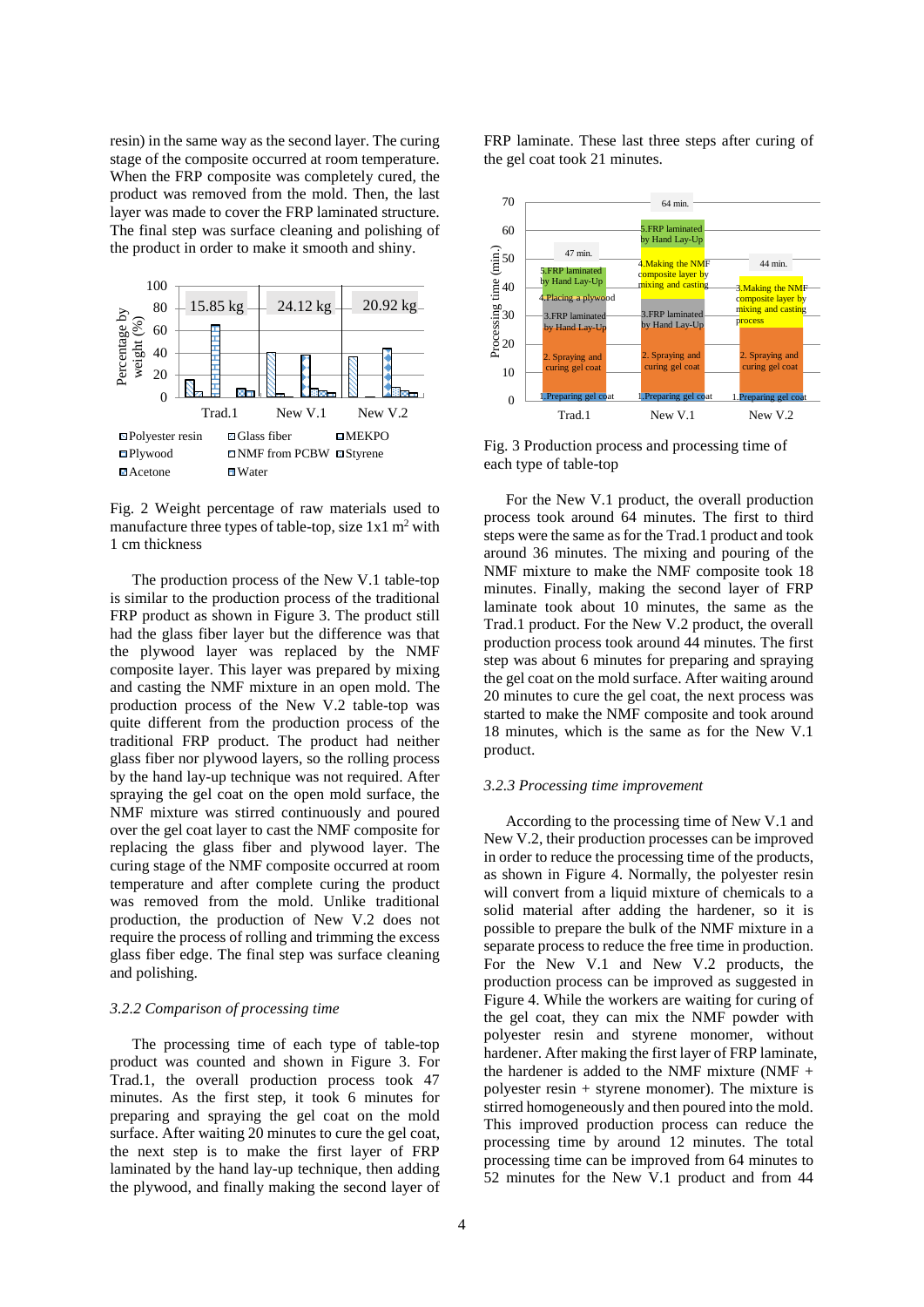minutes to 32 minutes for the New V.2 product. Comparing these processing times with Trad.1, it can be seen that the processing time of the improved production process of the New V.2 is the lowest.



Fig. 4 The suggestion to decrease the processing time of the new V.1 and V.2 product.

Table 5 Production equipment for table top products

|                    | Equipment<br><b>Function</b>                                                        |   | <b>New</b> | <b>New</b> |
|--------------------|-------------------------------------------------------------------------------------|---|------------|------------|
|                    |                                                                                     |   |            | V.2        |
| Open FRP mold      | Shaping the table top product                                                       |   |            |            |
| Sprayer            | Spraying the color or gelcoat on the mold surface                                   | ✓ | ✓          |            |
| Fiberglass roller  | Distributing the resin within a lamination                                          |   |            |            |
| Grinder and Sander | Cleaning and polishing the product surface in order to<br>make it smooth and shiny. |   |            |            |
| Chemical stirrer   | Blending the NMF mixture                                                            |   |            |            |
| Surface plate      | Setting the main horizontal reference plane during casting                          |   |            |            |
|                    |                                                                                     |   |            |            |

## *3.2.4 Production equipment*

The equipment used in each production process is summarized in Table 5. For the traditional FRP product using the hand lay-up technique, the main equipment was the open FRP mold, sprayer and fiberglass roller, grinder and sander. For casting the NMF mixture of the New V.1 and V.2 products, a chemical stirrer and surface plate were the additional equipment. The stirrer was used to completely blend the NMF mixture, while the surface plate was used to set the main horizontal reference plane when pouring the NMF mixture into the open mold. There was no need to use the fiberglass roller for New V.2 because it had no polyester or glass fiber layer.

When comparing the New V.1 and New V.2 products in terms of raw materials, processing time and equipment, it is found that the resources used to produce the New V.2 product are lower than those used for the New V.1 product. So the New V.2 was selected for further study of the product properties, especially the dimensional stability.

# **3.3 Physical properties of the New V.2 product**

# *3.3.1 Weight change and product strength testing*

The weight of NMF composite samples (square, rectangular and circular) was measured against the times, beginning from mold release to 45 days. The results show that the range of weight change is very small, at 0.03–0.18%. It can be inferred that the weight of all samples is unlikely to change. There is no strength testing standard for GFRP table-top products in Thailand, so the flexural strength of NMF composite (with the value of  $33.7 \times 10^5$  kg/m<sup>2</sup>) as studied by Kanchanapiya [13,16] was used for comparison with the minimum weight loading of the terrazzo table (with the value of  $150 \text{ kg/m}^2$ ) announced in Thai Community Product Standard [19]. The comparison shows that the strength of the New V.1 and V.2 products is likely to pass the standard of the terrazzo table.

#### *3.3.2 Deflection versus shape and size*

The percentage of deflection plotted against time for each sample is shown in Figure 5. The results show that the deflection of the square shape is the lowest, followed by the circular and rectangular shapes, with the ranges of 0.19–0.63%, 0.44–1.13% and 0.31–1.50%, respectively. At 60 days, the deflection of all product shapes continued steadily and it decreased to about 0.3–0.4% of the initial dimension after mold release. Moreover, it can be seen that the longer the curing time, the less the deflection of all samples. These deflection ranges are necessary for the tolerance of the product assembly. To study the effect of product size on the deflection, two sizes of New V.2 table-top, including 30x30 cm2 and  $60x60$  cm<sup>2</sup> squares with 1 cm thickness, were selected to produce and measure the deflection in the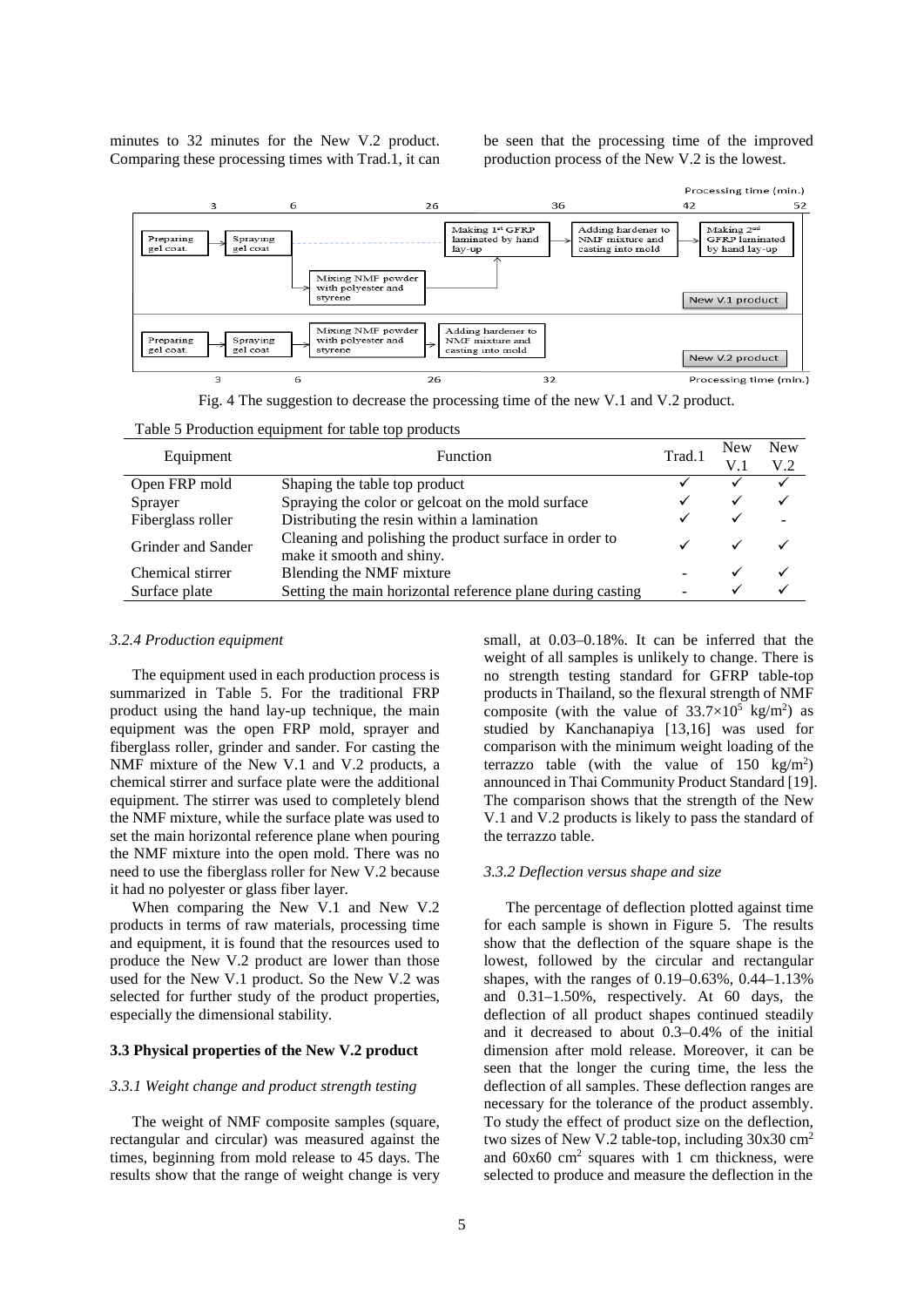same way as above. The results show that the deflection of the  $(30x30 \text{ cm}^2)$  square with the range of 0.19–0.63 % is lower than the deflection of the  $(60x60 \text{ cm}^2)$  square, with the range of 2.08–3.02%. It can be seen that the deflection of the bigger square is greater than the smaller one. The comparison of the deflection of the corners and sides of the square and rectangular shapes is shown in Figure 6. From the figure, at 30 days the highest deflection of the square shape at the corner is equal to 2.24% while at the side it is equal to 0.68%. Thus the deflection at the corner of the square is greater than the deflection at the side. For the rectangle, the deflection of the width is about 3.5–6% while the deflection of the length and corner are about 0.5–1.2% and 0.2–4%. Thus the deflection at the width has the highest value compared with the deflection value of the length and corner.



Fig. 5 Percentage of deflection versus time for square, rectangular and circular shapes

In order to reduce the deflection of the large tabletop products, the compression on the table-top surface after mold release was assessed by setting a 5 kg force on the surface of the  $60x60$  m<sup>2</sup> table-top products for three days. The results show that the deflection of the product with the 5 kg weight pressing at the corner and side was 2.57 % and 0.23%, while the average deflection of the product without the weight was 7.01% and 0.99%, respectively. The deflection can be decreased by about 63% and 77% for the corner and side, respectively. Thus, it is seen that compression can significantly reduce the deflection of the product.

#### *3.3.3 Shrinkage versus shape and size*

The percentage of shrinkage plotted against time for each sample is shown in Figure 7. The results show that the maximum shrinkage was about 0.65 %, which is lower than the maximum deflection of 3.0%. The shrinkage of the circular shape is the lowest, in the range of 0.04–0.13% while the shrinkage of the square and rectangular shape is similar, with the range of 0.27–0.64% and 0.20–0.66%, respectively. Comparing the shrinkage of the small square (30x30  $\text{cm}^2$ ) and the big square (60x60 cm<sup>2</sup>), it is found that the shrinkage of the small square at 0.50% is higher than the big square at 0.41%. At 45 days, the shrinkage of most products seems to be stable and it is slightly lower at 60 days. This data suggests the allowable variation for the size of the square and rectangular shape table-tops. In other words, the tolerance of shrinkage for the square and rectangular shapes is higher than the shrinkage tolerance of the circular shape.



Fig. 6 Comparison of deflection at corner and side of square and rectangular shapes



Fig. 7 Percentage of shrinkage versus time for square, rectangular and circular shapes

#### **3.4 Simplified economic analysis**

The production cost of the Trad.1, New V.1 and New V.2 products was calculated including only the raw material and labor cost. The fixed cost, overhead cost, transportation cost and others were excluded. Tables 2 and 3 show the cost of the raw materials used in FRP furniture manufacturing in Thailand. The cost of NMF from PCBW was assumed to be zero. For the labor cost, the minimum wage according to the Ministry of Labor in Thailand was about 1.25 \$/hr [6]. The improved processing time of each table-top product refers to Figure 4 as mentioned above. The production cost of each 1 cm thick table-top product was evaluated in  $\frac{\pi}{2}$  by using Equations (2)–(4) and the results are reported in Table 6.

Production cost  $\left(\frac{s}{m^2}\right)$  = Raw material cost + Labor cost (2)

Raw mat. cost 
$$
\left(\frac{s}{m^2}\right) = \sum
$$
 amount of mat.  $\left(\frac{kg}{m^2}\right) \times$   
cost of mat.  $\left(\frac{s}{kg}\right)$  (3)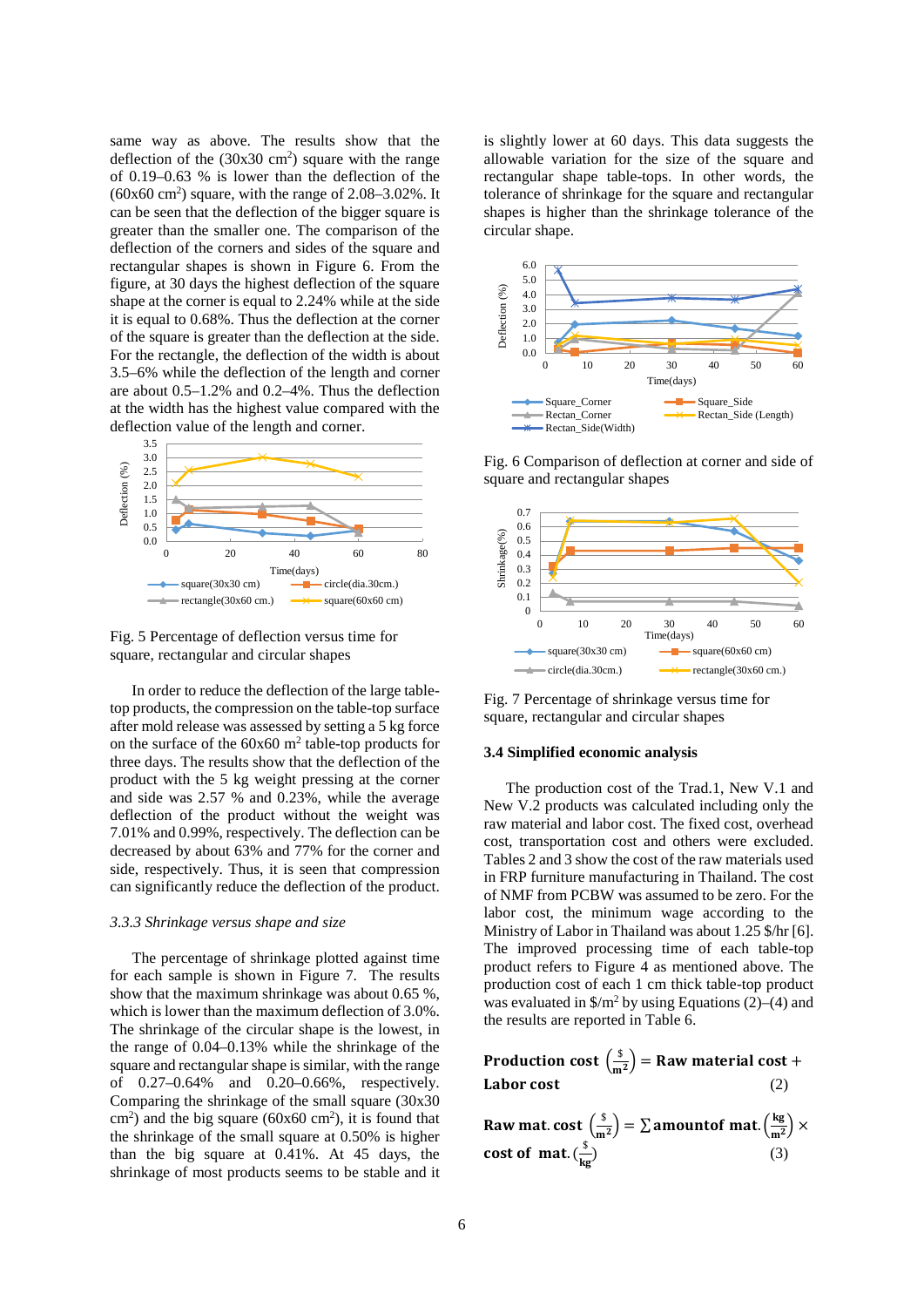| Labor cost $\left(\frac{\$}{m^2}\right)$ = processing time $\left(\frac{hr}{m^2}\right) \times$ |     |
|-------------------------------------------------------------------------------------------------|-----|
| wage $(\frac{\$}{hr})$                                                                          | (4) |

Table 6 Production cost of table-top product

| Product<br>type | Production<br>cost(S/m <sup>2</sup> ) | Raw<br>material        | Labor<br>$cost(\frac{\text{S}}{m^2})$ |
|-----------------|---------------------------------------|------------------------|---------------------------------------|
|                 |                                       | $cost(\frac{1}{2}m^2)$ |                                       |
| Trad.1          | 17.00                                 | 16.03                  | 0.97                                  |
| New V.1         | 36.85                                 | 35.77                  | 1.08                                  |
| New $V1$ .2     | 27.44                                 | 26.77                  | ) 67                                  |

The results indicated that the production cost of the New V.1 product equal to  $36.85$  (\$/m<sup>2</sup>) is the highest, followed by the New V.2 and the Trad.1 product, equal to  $27.44$  and  $17.00$  (\$/m<sup>2</sup>), respectively. The production costs of the New V.1 and New V.2 products are higher than the Trad.1 product, at around 116% and 61%, respectively because of the higher raw material cost. Looking at the labor cost of the New V.2 and the Trad.1 products (Table 6), the values are similar although the processing time of the New V.2 is around 47% lower than the Trad. 1. This is due to much lower wages in Thailand as mentioned above. The high material cost of the New V.1 and New V.2 products mostly depends on the amount of polyester resin used in the process. From Figure 2, the amount of polyester used for New V.1, New V.2 and Trad.1 production was 10.81, 8.56 and 2.90 kg/m<sup>2</sup>, respectively. Most of the polyester resin in the New V.1 and New V.2 products was used for making the NMF mixture layer instead of the plywood layer. The cost of NMF mixture with 1 cm thickness is about 27  $\gamma/m^2$ , while the cost of plywood with 1 cm thickness is about 5.3  $\frac{m^2}{m^2}$ . Thus, for the same table- top thickness, the New V.1 and the New V.2 products have higher material costs than the Trad.1 product. To reduce the material cost of the New V.1 and New V.2 products, it is possible to decrease the thickness of the NMF layer while maintaining acceptable strength. From this economic analysis and an environmental viewpoint, it can be inferred that the promotion of the recycling of NMF as a filler material in FRP furniture products still requires a subsidy from somewhere (i.e. government) to motivate manufacturers to initiate the new NMF production.

#### **4. CONCLUSION**

Due to the incomplete initiation of the recycling of NMF as a filler material in FRP in the previous study by Kanchanapiya [13, 16], this study aims to further develop practical table-top products that can be produced from NMF and to evaluate the best product option. NMF composite was used as one layer in two new table-top prototypes called New V.1 and New V.2. In the New V.1, the NMF composite replaced the plywood layer to increase the thickness of the table-top, while in the New V.2, it replaced both the glass fiber layer and the plywood layer.

The production process of the New V.1, is similar to that of the Trad.1 product except for the additional process of casting the NMF layer. The production process of the New V.2 is quite different from the production process of the Trad.1 because the rolling process by the hand lay-up technique is no longer required. The mixing and casting process of the NMF mixture is the main production process of the New V.2. The processing time of the New V.1 at 64 minutes is higher than the Trad.1 by about 36%, while the processing time of the New V.2 at 44 minutes is lower than the Trad.1 by about 7%. To improve the processing time of products, it is suggested to prepare the bulk of the NMF mixture in a separate process to reduce the free time in the production line. In this way, the total processing time can be reduced from 64 minutes to 52 minutes for the New V.1 and from 44 minutes to 32 minutes for the New V.2. Comparing these processing times with the Trad.1 product, it can be seen that the processing time for the improved production process of the New V.2 is the lowest.

The physical properties including weight change, deflection and shrinkage of the New V.2 product were measured. The results showed that the weight of all samples is unlikely to change, with the range of 0.03– 0.18% by weight. The deflection of the square shape is the lowest followed by the circular and rectangular shapes, with ranges of 0.19–0.63%, 0.44–1.13% and 0.31–1.50%, respectively. Moreover, from the data of deflection versus curing time, it can be seen that the longer the curing time, the less the deflection of all samples. These deflection ranges are necessary for the tolerance of the product assembly. To reduce the deflection of the large table-top products, a 5 kg force compression on the table-top surface after mold release was tested. The results showed that the deflection of the product can be decreased by about 63% and 77% for the corner and side, respectively. The maximum shrinkage is about 0.65%, which is lower than the maximum deflection with the value of 3.0%. At 45 days, the shrinkage of most products seems to be stable. Of the three shapes tested in this research, the circular shape shows the least shrinkage.

The production costs of the New V.1 and New V.2 products are higher than the Trad.1 product by around 116% and 61%, respectively because of the higher raw material cost, especially the polyester resin used for making the NMF mixture layer instead of plywood. To reduce the material cost of the New V.1 and New V.2 products, it is proposed to reduce the thickness of the NMF layer while maintaining acceptable strength. From this economic analysis, it is shown that to promote the recycling of NMF as the filler material in FRP furniture products, a subsidy to motivate manufacturers to initiate this new product is necessary.